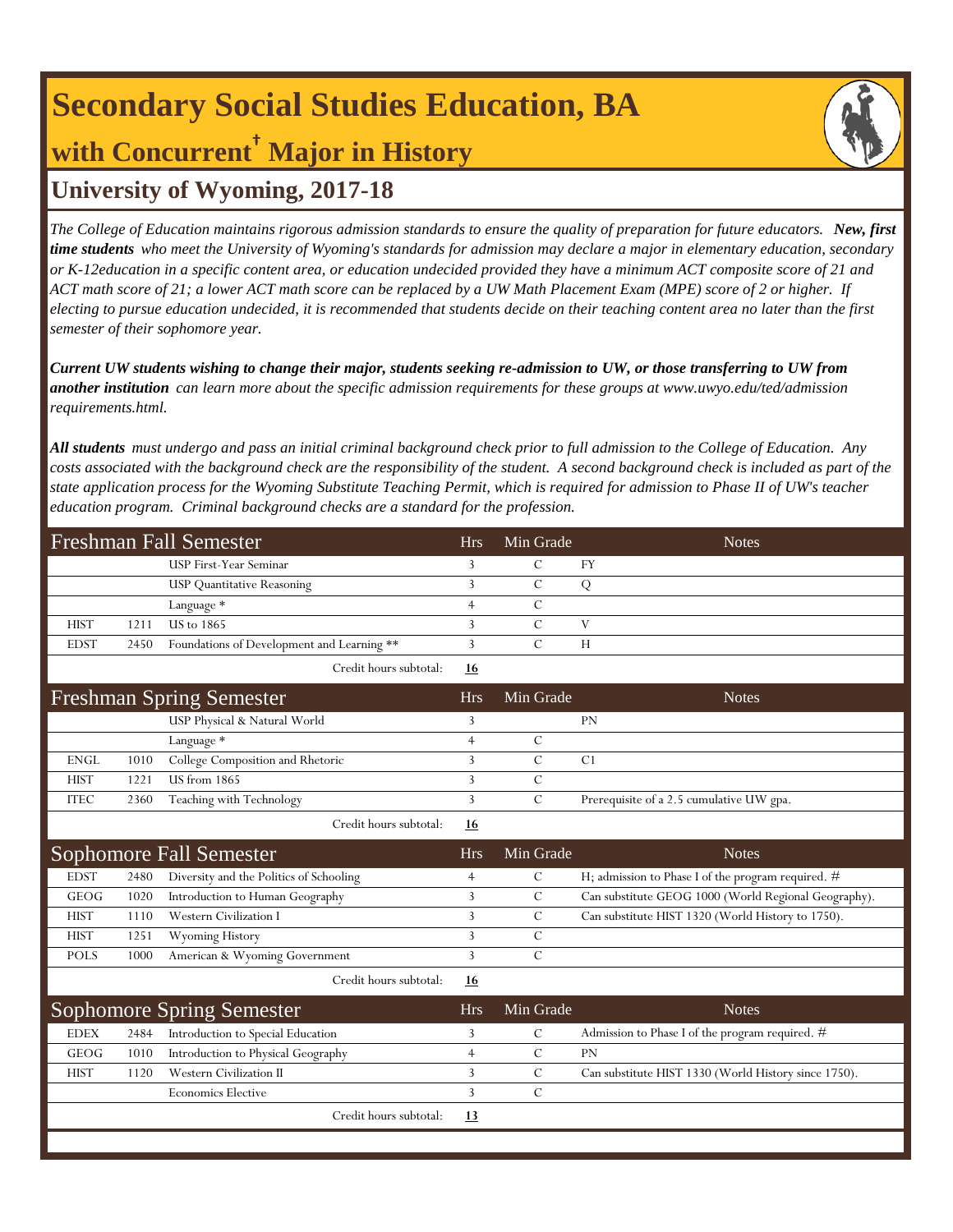# **Secondary Social Studies Education, BA**

## **with Concurrent† Major in History**



| <b>Junior Fall Semester</b>                                                                                                         |      |                                                |                | Min Grade     | <b>Notes</b>                                                |  |  |  |
|-------------------------------------------------------------------------------------------------------------------------------------|------|------------------------------------------------|----------------|---------------|-------------------------------------------------------------|--|--|--|
|                                                                                                                                     |      | Native American History Elective               | 3              | C             |                                                             |  |  |  |
|                                                                                                                                     |      | <b>History Elective</b>                        | 3              | $\mathcal{C}$ |                                                             |  |  |  |
|                                                                                                                                     |      | Upper Division History Elective ***            | 3              | C             |                                                             |  |  |  |
|                                                                                                                                     |      | Sociology or Anthropology Elective             | 3              | $\mathcal{C}$ |                                                             |  |  |  |
|                                                                                                                                     |      | Psychology Elective                            | 3              | $\mathcal{C}$ |                                                             |  |  |  |
|                                                                                                                                     |      | Credit hours subtotal:                         | 15             |               |                                                             |  |  |  |
|                                                                                                                                     |      | <b>Junior Spring Semester</b>                  | <b>Hrs</b>     | Min Grade     | <b>Notes</b>                                                |  |  |  |
| <b>EDST</b>                                                                                                                         | 3000 | Teacher as Practitioner                        | 6              | С             | C2; admission to Phase II of the program required. $#$      |  |  |  |
| <b>HIST</b>                                                                                                                         | 3020 | <b>Historical Methods</b>                      | 3              | $\mathcal{C}$ | Can substitute HIST 4055 (Archival Methods).                |  |  |  |
|                                                                                                                                     |      | Upper Division History Elective ***            | 6              | $\mathcal{C}$ |                                                             |  |  |  |
|                                                                                                                                     |      | Credit hours subtotal:                         | <b>15</b>      |               |                                                             |  |  |  |
|                                                                                                                                     |      | <b>Senior Fall Semester</b>                    | <b>Hrs</b>     | Min Grade     | <b>Notes</b>                                                |  |  |  |
| <b>EDSE</b>                                                                                                                         | 3273 | Methods I: Secondary Social Studies Education  | 3              | $\mathcal{C}$ | Admission to Phase IIIa of the program required. #          |  |  |  |
| <b>EDSE</b>                                                                                                                         | 4273 | Methods II: Secondary Social Studies Education | $\overline{4}$ | С             | C3; admission to Phase IIIa of the program required. $\#$   |  |  |  |
| <b>EDST</b>                                                                                                                         | 3550 | <b>Educational Assessment</b>                  | $\overline{2}$ | C             | Prerequisite of a 2.75 cumulative UW gpa.                   |  |  |  |
|                                                                                                                                     |      | <b>Upper Division History Electives ***</b>    | 3              | $\mathcal{C}$ |                                                             |  |  |  |
|                                                                                                                                     |      | Elective                                       | $\overline{2}$ |               |                                                             |  |  |  |
|                                                                                                                                     |      | Credit hours subtotal:                         | 14             |               |                                                             |  |  |  |
|                                                                                                                                     |      | <b>Senior Spring Semester</b>                  | <b>Hrs</b>     | Min Grade     | <b>Notes</b>                                                |  |  |  |
| <b>EDSE</b>                                                                                                                         | 4500 | Residency in Teaching                          | 15             | S             | Admission to Phase IIIb of the program; offered S/U only. # |  |  |  |
|                                                                                                                                     |      | Credit hours subtotal:                         | 15             |               |                                                             |  |  |  |
|                                                                                                                                     |      | <b>TOTAL CREDIT HOURS:</b>                     | 120            |               |                                                             |  |  |  |
| This is a guide for course work in the major; actual course sequence may vary by student. Please refer to the online student degree |      |                                                |                |               |                                                             |  |  |  |

evaluation, and consult with an academic advisor. • Not all courses are offered every semester and some electives may have prerequisites. Students should review the course descriptions in the *University Catalog* and consult with their academic advisor to plan accordingly.

#### **University of Wyoming requirements:**

Students must have a minimum cumulative GPA of 2.0 to graduate. • Students must complete 42 hours of upper division (3000-level or above) coursework, 30 of which must be from the University of Wyoming. • Courses must be taken for a letter grade unless offered only for S/U. • University Studies Program (USP) Human Culture (H) and Physical & Natural World (PN) courses must be taken outside of the major subject, but can be cross-listed with the major.

#### **College of Education requirements:**

This plan assumes student college readiness. Students should be able to start taking 1000-level courses the first semester of college.  $\bullet$ All professional education courses must be completed with a grade of C or higher. Grades of C- or lower will not satisfy this requirement.